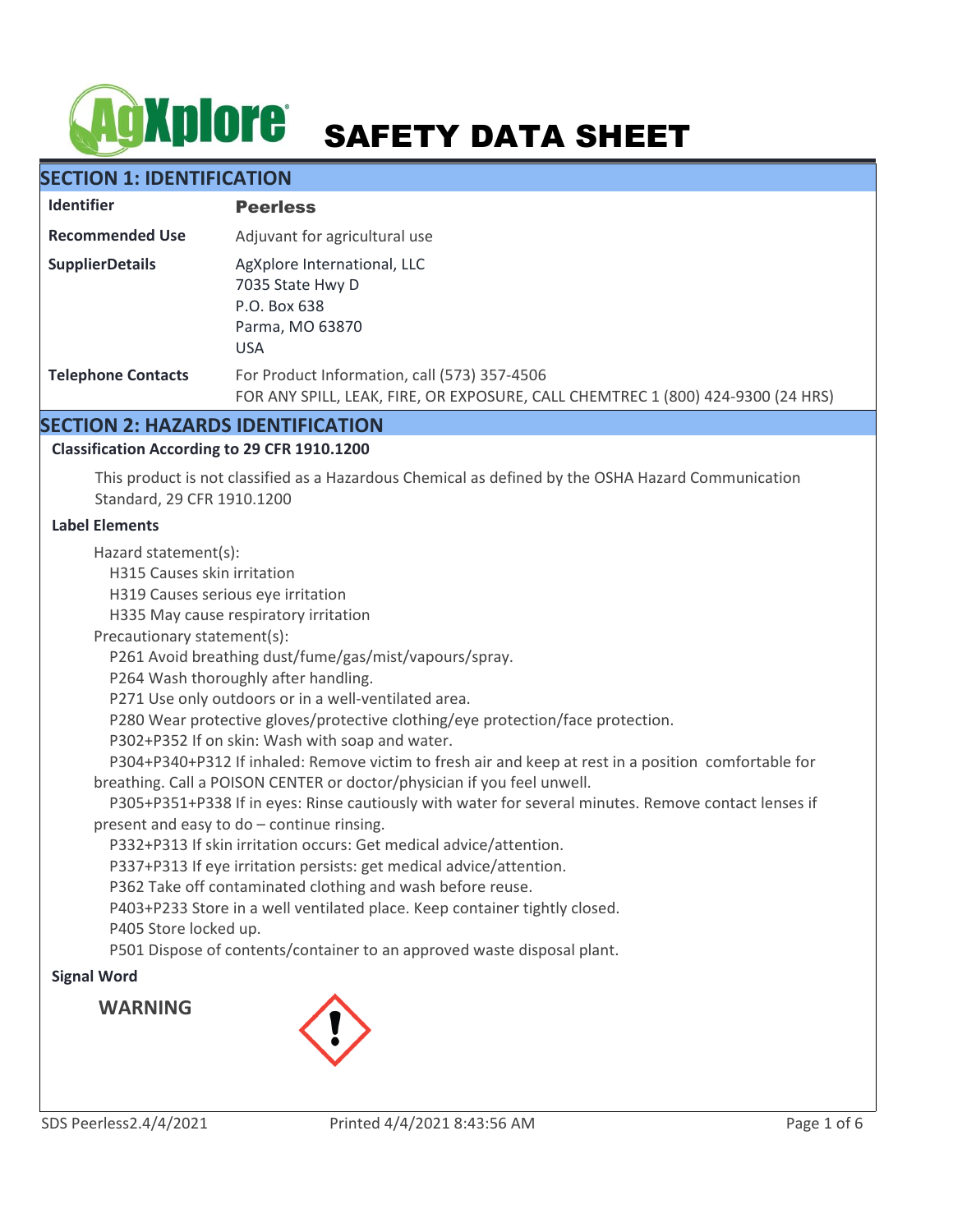# **KEEP OUT OF REACH OF CHILDREN**

#### **Other Hazards**

No other known hazards.

| <b>SECTION 3: COMPOSITION</b> |
|-------------------------------|
|-------------------------------|

| <b>Ingredient Name</b>                                           | <b>CAS Number</b> | Percent    |  |  |  |  |
|------------------------------------------------------------------|-------------------|------------|--|--|--|--|
| Methyl esters of C16-C18 fatty acids, polyalkyleneoxide modified | Mixture           | $<100.0\%$ |  |  |  |  |
| polydimethylsiloxane, alkylphenol ethoxylate                     |                   |            |  |  |  |  |

# **SECTION 4: FIRST AID MEASURES**

#### **Description of First Aid Measures**

If symptoms occur, call a poison control center or doctor for treatment advice.

If in eyes: Hold eye open and rinse slowly and gently with water for 15-20 minutes. Remove contact lenses, if present, after the first 5 minutes, then continue rinsing eye.

If on skin: Take off contaminated clothing. Rinse skin immediately with plenty of water for 15-20 minutes.

If swallowed: Call a poison control center or doctor immediately for advice. Have person sip a glass of water if able to swallow. Do not induce vomiting unless told to do so by a poison control center or doctor. Do not give anything by mouth to an unconscious person.

If inhaled: Move person to fresh air. If person is not breathing, call 911 or an ambulance, then give artificial respiration, preferably by mouth-to-mouth, if possible.

#### **Most Important Symptoms and Effects Acute and Delayed**

Eyes: Contact may cause slight temporary eye irritation. Mist may cause irritation. Corneal injury is unlikely.

Skin: Prolonged contact is essentially nonirritating to skin, and is unlikely to result in absorption of harmful amounts. Repeat

#### **Immediate Medical Attention and Special Treatment**

Treat symptomatically. Have container with you when seeking medical advice.

Note to physician: No specific antidote. Treat symptomatically and according to the condition of the patient.

# **SECTION 5: FIRE-FIGHTING MEASURES**

#### **Extinguishing Media**

Use water fog or fine spray, dry chemical fire extinguishers, carbon dioxide fire extinguishers, or foam. Do not use direct water stream, as this may spread the fire.

#### **Special Hazards Arising from the Substance or Mixture**

Avoid inhaling the fumes.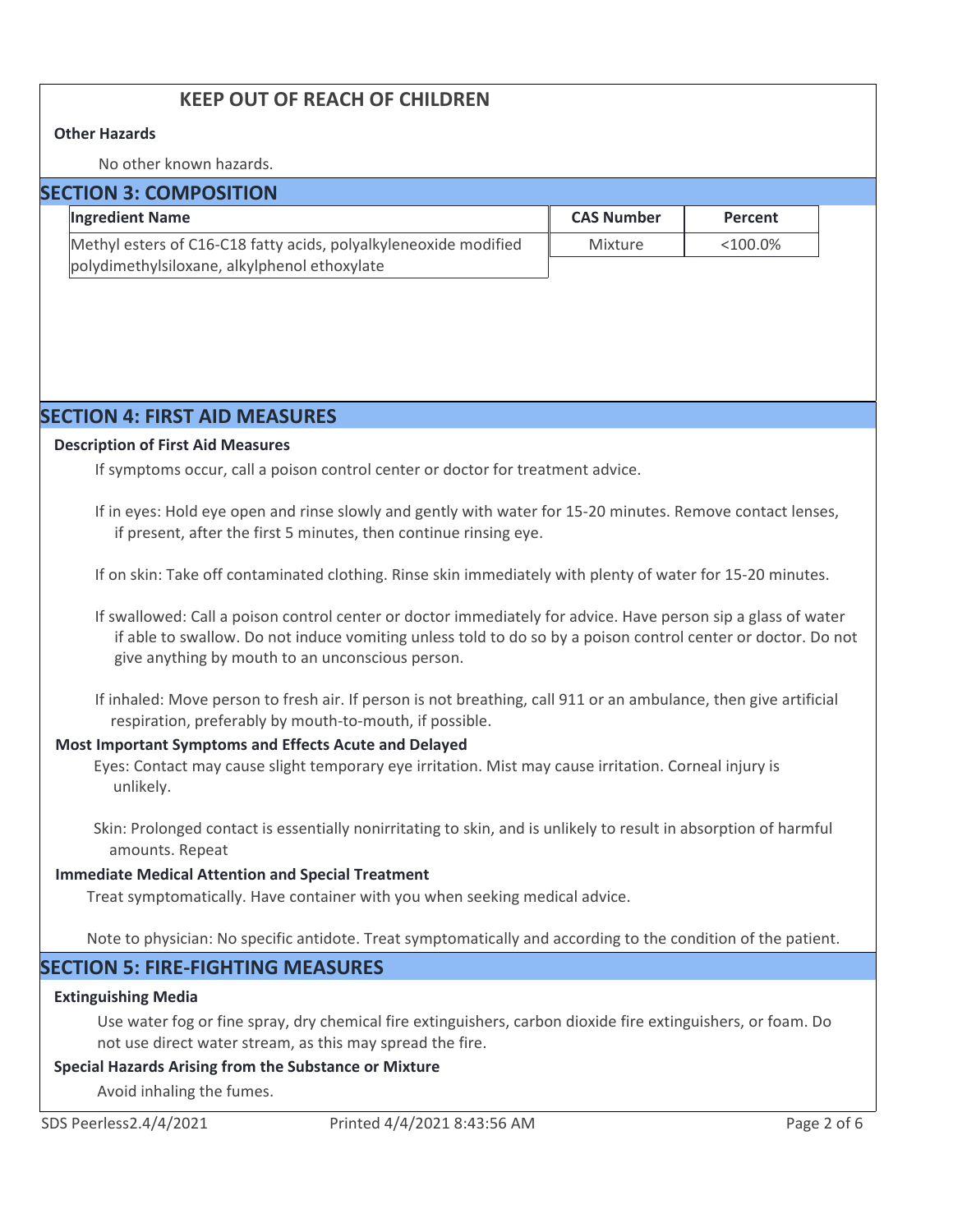#### **Special Protective Equipment and Precautions for Firefighters**

Wear positive-pressure self-contained breathing apparatus (SCBA) and protective fire-fighting gear. If protective equipment is not available or is not used, fight fire from a protected location or safe distance.

Consider the use of unmanned hose holders or monitor nozzles. Keep people away. Isolate the fire and deny unnecessary entry. Move container from fire area if this is possible without hazard.

Immediately withdraw all personnel from the area in case of rising sound from venting safety devices or discoloration of the container. Use water spray to cool fire exposed containers and fire affected zone until fire is out and the danger of reignition has passed.

#### **SECTION 6: ACCIDENTAL RELEASE MEASURES**

#### **Personal Precautions Protective Equipment and Emergency Procedures**

Avoid inhalation of vapors, dusts, and spray mist. Avoid contact with skin and eyes. Spilled material may cause a slipping hazard. Use appropriate personal protective equipment (see section 8).

#### **Environmental Precautions**

Prevent further spillage if safe to do so. Prevent from entering into soil, ditches, sewers, waterways, and/or groundwater.

#### **Methods and Materials for Containment and Cleanup**

Contain spilled material if possible. Absorb with inert material and dispose of in accordance with applicable regulations. See additional information in Section 13 Disposal Considerations.

#### **SECTION 7: HANDLING AND STORAGE**

#### **Advice on Safe Handling**

Wear protective equipment. Avoid contact with eyes, skin, and clothing. Do not eat, drink, or smoke while handling this product. Ensure adequate ventilation. Avoid inhalation of dusts, vapors, or spray mist. Avoid prolonged exposure. Wash hands thoroughly after handling.

#### **Conditions for Safe Storage**

Store in original container. Do not freeze. Store away from direct sunlight or ultraviolet light. Store in a dry place. Do not reuse empty container. Do not allow water to be introduced into container. Do not contaminate water, food, or feed by storage or disposal.

# **SECTION 8: EXPOSURE CONTROLS/PERSONAL PROTECTION**

#### **Control Parameters**

No TLV/PEL listings for this mixture.

Appropriate engineering controls: Provide adequate ventilation. Provide eyewash station and safety shower.

#### **Exposure Controls**

Personal Protective Equipment: Wear splashproof goggles or shielded safety glasses, chemical-resistant gloves, long pants, long-sleeved shirt, shoes plus socks, and a chemical-resistant apron.

| SECTION 9. PHI SICAL AND CHEMICAL PROPERTIES |                       |                        |  |                                  |                        |
|----------------------------------------------|-----------------------|------------------------|--|----------------------------------|------------------------|
|                                              | <b>Physical State</b> | Liquid                 |  | <b>Evaporation Rate</b>          | Not Established        |
|                                              | Appearance/Color      | Yellow/Orange          |  | Specific Gravity (H2O = $1.0$ )  | 0.91                   |
|                                              | Odor                  | Mild Odor              |  | Solubility in Water (by Weight)  | Dispersible            |
|                                              | <b>Odor Threshold</b> | No test data available |  | <b>Autoignition Temperature</b>  | No test data available |
|                                              | <b>bH</b>             | $6.0 - 7.0$            |  | <b>Decomposition Temperature</b> | No test data available |
|                                              | <b>Freezing Point</b> | 32 °F                  |  | <b>Viscosity</b>                 | Not available          |
|                                              |                       |                        |  |                                  |                        |

# **SECTION 9: PHYSICAL AND CHEMICAL PROPERTIES**

Closed Cup 102 °C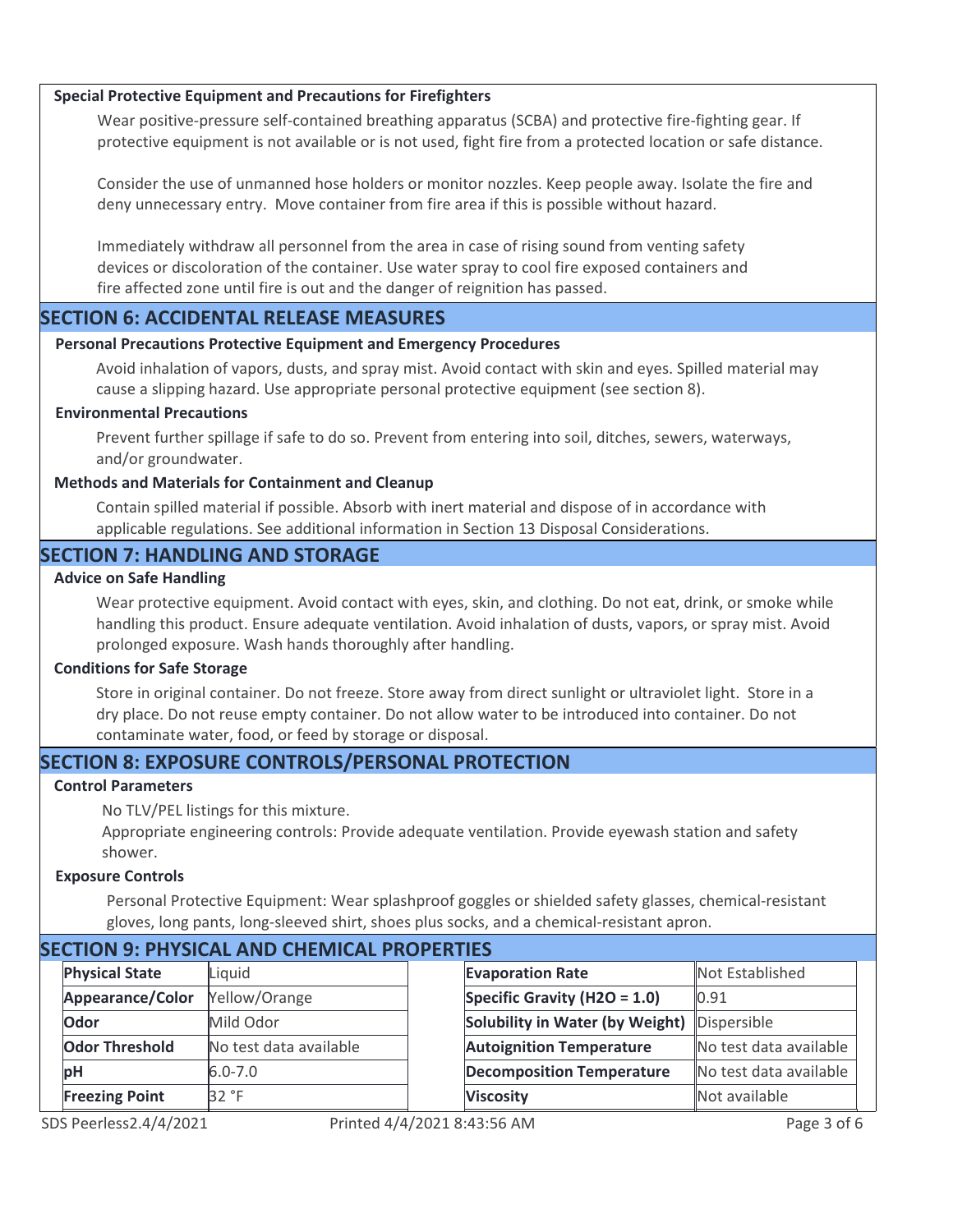| <b>Flash Point</b>    | Closed Cup 102 °C      | <b>Liquid Density</b> | $7.6$ lbs/gal |
|-----------------------|------------------------|-----------------------|---------------|
| <b>Vapor Pressure</b> | No test data available |                       |               |

# **SECTION 10: STABILITY AND REACTIVITY**

#### **Reactivity**

Stable. No dangerous reaction potential known under normal conditions of use.

#### **Chemical Stability**

Stable under normal temperature and storage conditions.

#### **Possibility of Hazardous Reactions**

Stable under normal conditions.

#### **Conditions to Avoid**

Avoid exposure to strong oxidizers, strong bases, and strong acids. Avoid extreme heat, open flame, sparks, and other sources of ignition.

#### **Incompatible Materials**

Strong acids, strong bases, and strong oxidizers.

#### **Hazardous Decomposition Products**

Decomposition products depend upon temperature, air supply, and the presence of other materials. Decomposition products may include, but are not limited to: aldehydes, alcohols, esters, and organic acids.

# **SECTION 11: TOXICOLOGICAL INFORMATION**

#### **Information on Toxicological Effects**

ROUTES OF EXPOSURE Eye contact: May cause irritation. Skin contact: Can be absorbed, may cause irritation. Inhalation: Unknown. Ingestion: Unknown.

#### EXPOSURE SYMPTOMS

 Eye irritation: stinging, tearing, redness, swelling, and blurred vision. Skin irritation: Burning and skin damage. Allergic skin reaction:Redness and rash.

#### ACUTE AND CHRONIC EFFECTS

Contact may irritate or burn eyes. Components may be absorbed into the body through the skin. Prolonged inhalation may be harmful. Prolonged exposures may cause chronic effects.

ACUTE TOXICITY Oral: N/A Dermal: N/A Eye damage/eye irritation: May cause slight temporary eye irritation. Mist may cause eye irritation. Skin corrosion/irritation: N/A Carcinogenicity: N/A

# **SECTION 12: ECOLOGICAL INFORMATION**

# **Ecotoxicity**

This product is not classified as environmentally hazardous. Aquatic Acute Toxicity: EC50 Algae: N/A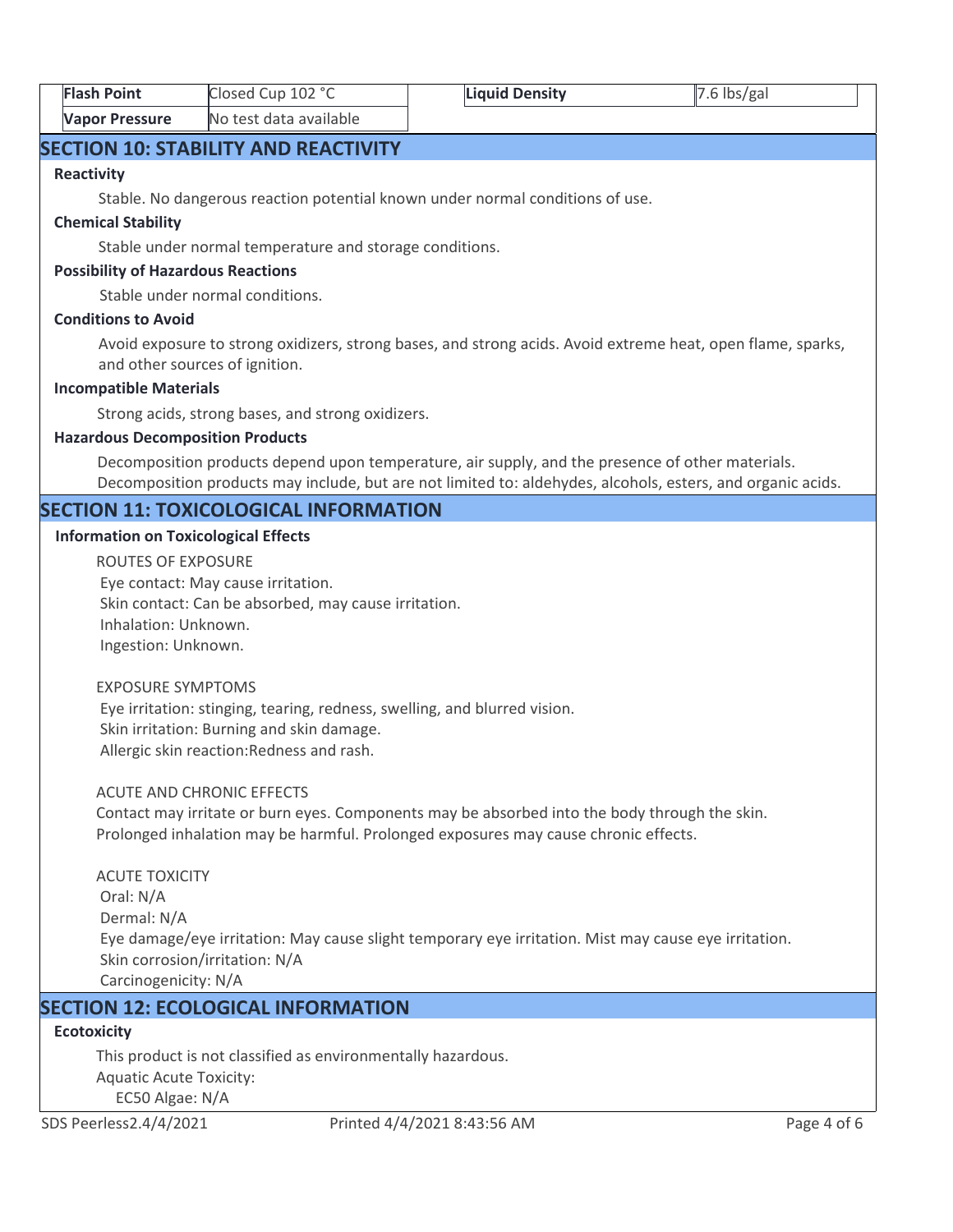LC50 Crustacea: N/A LC50 Fish: N/A

#### **Persistence and Degradability**

Material is readily biodegradable.

#### **Bioaccumulative Potential**

No data available.

#### **Mobility in Soil**

No data available.

#### **Other Adverse Effects**

No other known adverse effects.

#### **SECTION 13: DISPOSAL CONSIDERATIONS**

#### **Waste Treatment Methods**

Do not reuse empty container. Triple rinse, then offer for recycling or disposal in a sanitary landfill, or by other means in accordance with local, state, and federal regulations.

Dispose of waste materials at an approved waste disposal facility. Do not dump material in sewer or any body of water, or on the ground.

# **SECTION 14: TRANSPORT INFORMATION**

#### **Transportation**

DOT Non-Bulk: Not Regulated DOT Bulk: Not Regulated

#### **SECTION 15: REGULATORY INFORMATION**

#### **Safety, Health, and Environmental Regulations**

NFPA Hazard Rating: (0 = Least, 1= Slight, 2=Moderate, 3=High, 4= Severe)

- 0 Health
- 1 Fire
- 0 Reactivity

SARA Title III Hazard Notification and Reporting:

 Section 302 Extremely Hazardous Substances: This product is not known to contain any Extremely Hazardous Substances.

Sections 311 and 312 Hazard Categories:

Immediate (Acute) Health Hazard: No

Delayed (Chronic) Health Hazard: No

- Fire Hazard: No
- Reactive Hazard: No

Sudden Release of Pressure Hazard: No

 Section 313 Toxic Chemical Release: This product does not contain any chemical components that exceed the threshold reporting quantities in Section 313.

CERCLA Hazardous Substances List (40 CFR 302.4): Not listed

U.S. Toxic Substances Control Act (TSCA): All components of this product are on the TSCA Inventory or are exempt from TSCA Inventory requirements under 40 CFR 720.30